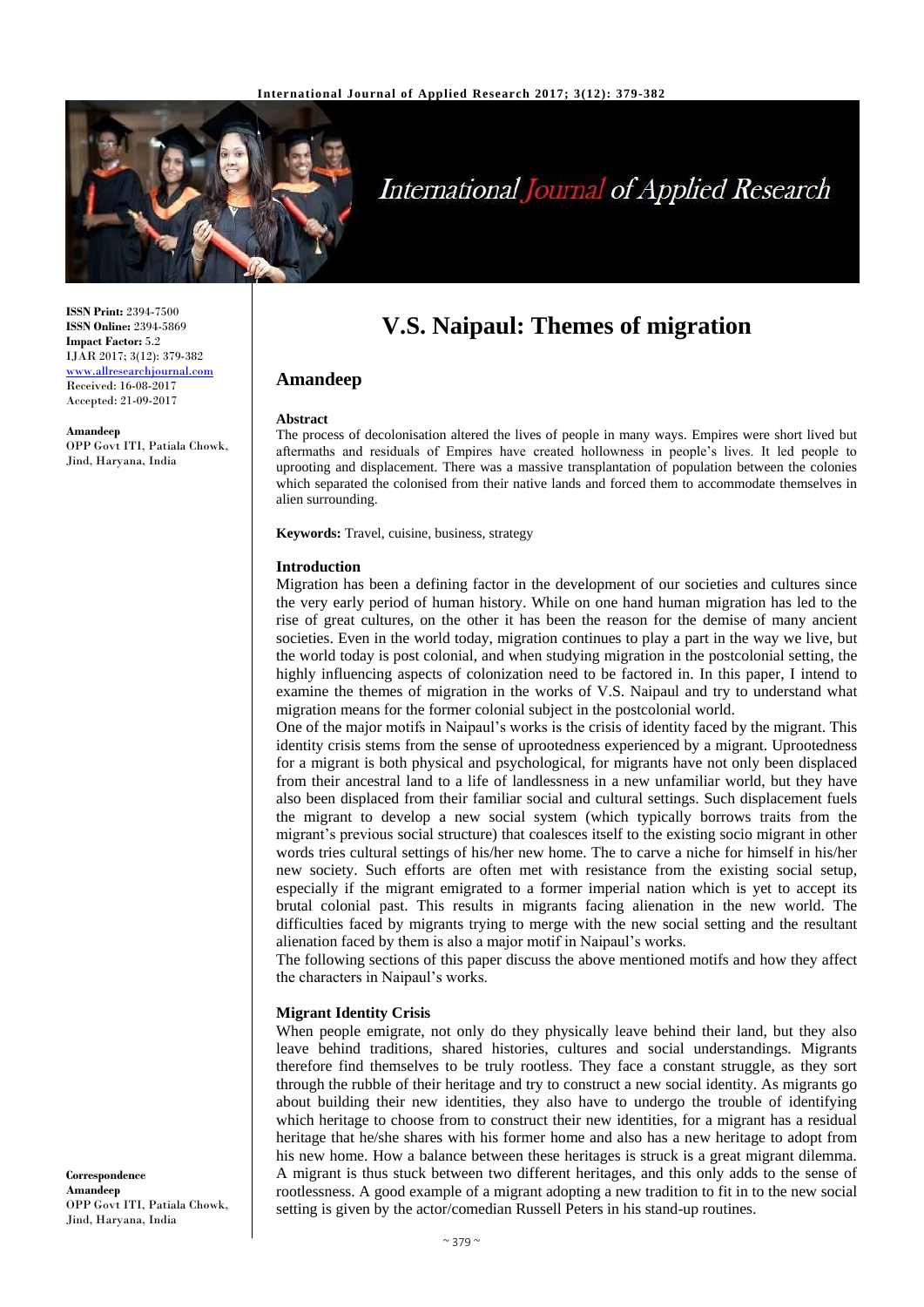Peters takes the example of his father, who moved from India to Canada when Peters was a kid. Peters' father believed that to mingle with the Canadian populace, his family must organize and participate in activities that he understands to be typically Canadian. Peters' father, who had seen social gatherings around backyard barbeques in Canada, organizes one to mix in. He also adopts the tradition of Halloween so that his family does not stand apart in his adopted home. Peters states that while on one hand he grew with South Asian migrant values, on the other he participated in traditional Canadian social activities as his family tried to blend in.

While migrants face the emotional turmoil of uprootedness, they along with it may also face the physical turmoil of landlessness. Landlessness, or being without a house, in a foreign land, is a theme Naipaul touches often in his works. In Naipaul's seminal work, A House for Mr. Biswas, the uprootedness felt by the central character, Mohun Biswas, is based on his state of landlessness. Biswas feels that any settlement of his soul solely depends on him being able to acquire a house that he can call his own. Biswas sees landlessness as the core of his migrant problems. He states that he has always felt like a stranger since he was a small boy. This is because he moved from the house of one stranger to another. The alienation that had settled in was only removed when Biswas acquired his own place. How important this was is evident from the following statement from the novel.

…he was struck again and again by the wonder of being in his own house, the audacity of it: to walk in through his own front gate, to bar entry to whoever he wished, to close his doors and windows every night, to hear no noises except those of his family, to wander freely from room to room and about his yard, instead of being condemned, as before, to retire the moment he got home to the crowded room in one or the other of Mrs Tulsi's houses, crowded with Shama's sisters, their husbands, their children.

As a boy he had moved from one house of strangers to another; and since his marriage he felt he had lived nowhere but in the houses of the Tulsis, at Hanuman House in Arwacas, in the decaying wooden house at Shorthills, in the clumsy concrete house in Port of Spain. And now at the end he found himself in his own house, on his own halflot of land, his own portion of the earth. That he should have been responsible for this seemed t months, stupendous Volume 10, Issue 5, 2020. (2).

A similar crisis is also portrayed in Naipaul's 'A Bend in the River'. Although based in a very different part of the world, (while 'A House for Mr. Biswas' is set in Trinidad and Tobago, 'A Bend in the River' i s set in Africa). The turmoil that the central characters undergo are very similar. Salim, the central figure, is an individual of Indian descent living in Africa. This is during a period after the withdrawal of the colonial forces from the African continent. In this novel, the African public is just recovering from the colonial onslaught on their bodies and minds. Left without their former identities, the public is trying to build a comprehensible social structure, a structure that returns African lives to some sort of normalcy. Caught in this revamp of the social order, is Salim. He himself is a man trying to find his place in the social structure. Throughout his quest for identity, Salim is reminded that he is not an African man, but an outsider. Although Salim works with the African community, and also comes to their aid when possible, he does not manage to become a part of their communal structure. When the power shifts hands in Africa, his disassociation from the African people is very evident. Salim who had acquired a business and property in Africa. loses it during the power shift. Salim, because he is considered and outsider, is not deemed to be eligible for stake in Africa's wealth. His property is confiscated and redistributed among the native African people. Salim' s life lies uprooted in his adopted home, and subsequently he is asked to move out of the continent if he wishes to not face any potential backlash.

The postcolonial identity crisis also plays out in the lives of native African's in 'A Bend in the River'. After the colonial powers leave, they leave Africa in ruins. Colonialism ravages Africa, for it succeeds in dismantling all traditional social and cultural systems. Africa, in the effort to form a new social structure, ends up in conflict over what identity must prevail. The powerful tribes try to annihilate the identity their not so powerful compatriot tribes. The struggle is such that many conflicts of varying identities lead to massacres and pillages as Africa plunges into the heart of postcolonial darkness, a darkness engendered by imperialism, a darkness from which the continent is still emerging in the new millennium.

In trying to develop a comprehensive understanding of the uprootedness faced by migrants, it is important to look at how the evolution of post-colonial neo-capitalism has defined the life of the migrant. In a 2005 paper, Silverstein states that "migration represented the ultimate violence of capitalist accumulation inflicted upon the poorest populations "up-rooted" from their lifestyles and displaced from their homes. As such, rather than the calculating laborer, the migrant was recategorized as the uprooted victim, an equally racialized and gendered subjectivity that contrasted with the "rooted" members of reified cultures turned citizens of modern nation-states (Silverstein, 2005) [6] .

In addition, Silverstein borrows from the Marxist theories of Nikolinakos and states that:

... migration emerged primarily within the context of an internalization of late capitalism and a burgeoning dependency relation between center and periphery. Ongoing imperialism fostered the importation of temporary, cheap labor to the metropole, which ensured the internal disunity of the working class, and, most importantly, stabilized the regime of capital accumulation through the maintenance of an industrial reserve army of cheap, renewable labor. (Silverstein, 2005)<sup>[6]</sup>.

The displacement of people to fulfil the needs of cheap labour, and the resultant uprootedness of the migrant labour can be seen as a theme in Naipaul's works. In his work 'In a Free State' the character of Santosh encounters similar conditions when he is forced to move to the United States leaving his world behind in Bombay. Santosh struggles to survives on his meager allowances whilst living in a cupboard at his employer's place in Washington. He also finds it difficult to cope with the capitalistic society which looks at him as an outsider, a person who does not belong (although he is an integral part of the labour force). In Bombay, although Santosh worked as a domestic help for cheap, he did not feel forlorn and alienated, for Bombay provided him a support structure. This structure largely included other domestic helps (including drivers and gardeners) who would gather after their work and share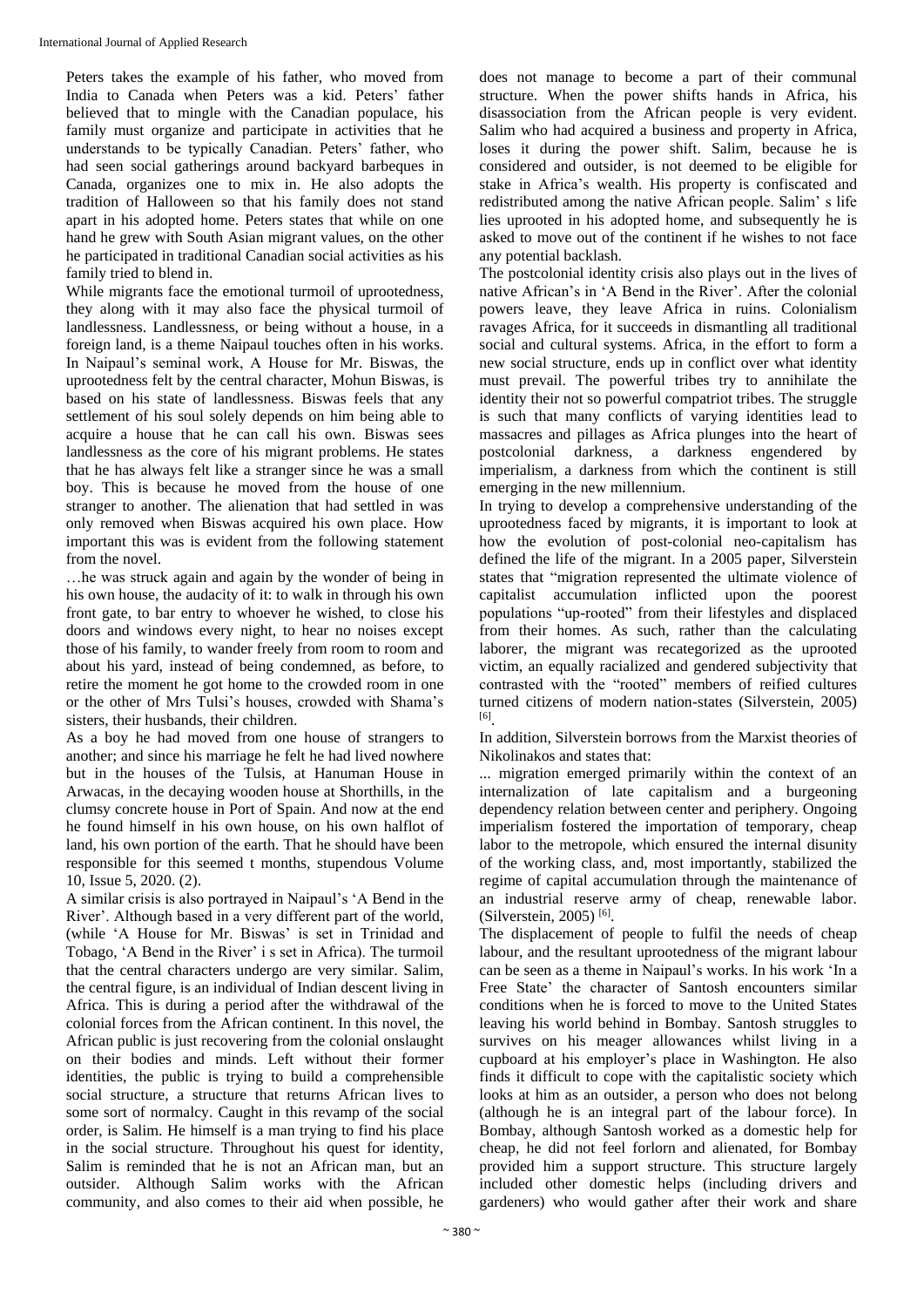issues of their daily lives. While in Bombay Santosh felt that he was among equals, in Washington he feels looked down upon. His statement to his employer sums up his migrant experience: "look at me and see I am dirt" (28).

## **Alienation in the Life of Migrants**

With uprootedness and an unclear sense of identity comes the feeling of not being at home. Add to this the fact that the world around you looks at you as an outsider, and a complete sense of alienation sets in. Alienation in this sense is the feeling of having lost your religion, culture, and even your social ground. Migrants also have to typically deal with poverty while already facing identity crisis and sociocultural alienation.

In Naipaul's works, migrant alienation has a big role in the development of characters. Characters like Mohan Biswas (Masseur a House for Mr. Biswas) and Ganesh Ramsumair (The Mystic) tackle their sense of alienation as they evolve a modified migrant identity. In the process of developing their identities, the characters dextrously work with their adopted social systems and try to emerge as individuals not alien to the system. Working with the system involves not just adopting values and ideals from the system, but also involves giving up certain aspects of their old social and cultural values. Forgoing old values entail changes both small and large (in their developing but still nascent migrant individual identities). The characters typically emerge stronger in Naipaul's novels after they have constructed their new identities. Naipaul, in other words, uses alienation as a stepping stone to identity and character development.

Characters in Naipaul's novels are not weak, and more often than not they are individuals with a good understanding of their social surroundings. The modifications they make to their life, are therefore well thought out, for they understand what changes shall help them cope in the alien world they inhabit. Ganesh for example observes that changing your name helps you move up the social ladder, and in his case, it does. Intelligent choices do not always bear the desired fruit though, for life in Naipaul's works is realistic and not a romanticised ideal. For Salim from 'A Bend in the River' this is the case. Salim in his quest for recognition aligns himself with the powerful new government, hoping that the right connections will help him move from the label of a migrant to that of a native. Things do not pan out as Salim expects though. The government in their effort to move away from colonial practices, snatches away Salim's land and possessions. They are subsequently redistributed among the native populace, and Salim is forced to flee the country.

For Mohan Biswas, the route to finding a respectable identity is the most complex. He has to move away from the complex setup of his wife's family (the Tulsis) in order to overcome the alienation he faces. He has to, in other words, move away from an established social setup, a setup he feels is forcing him to adhere to an alien identity, and in the process is emotionally strangulating him. The salvation for Biswas comes in the form of acquiring a new house. Here he is free to develop a new identity for himself and his family, away from the social bonds that the Tulsis imposed on him.

Naipaul's characters are also a reflection of the statelessness that Naipaul himself faced. The quest of his characters to overcome alienation and develop a new identity are a reflection of Naipaul's personal experiences.

…the condition of the dislocated and dispossessed is especially poignant and complicated because they cannot

find a "home" of their own. VS. Naipaul himself experienced, and repeatedly described in his fiction, this particular urge. Throughout his life he has desired a place to identify with. From genealogical mining, especially in his homeland (the Caribbean), through the quest for his cultural roots (India), and finally to his place of education (England) — he has attempted to search for his own identity. Being an Indian by ancestry, a Trinidadian by birth, and an Englishman by education, V.S. Naipaul possesses a multi cultural background. As a colonial, he has always needed to locate his place in the world through writing. Prolific and critical in both fiction and nonfiction, he presents colonial anxieties in his quest for self identity. (Leela,  $35$ )<sup>[1]</sup>.

In addition to the personal experiences that Naipaul brings to his works, he also brings experiences of migration that he acquired in his travels. (For example, 'In a Free State' is based on Naipaul's experiences on his travel to Africa). Naipaul to build characters who are vary these vast experiences of migration allow varied from one another. The experience of migration of each character in his works are therefore unique. Naipaul is able to show how migration works differently for each character depending on the character's specific social, cultural and economic backgrounds. Not only do the characters experience migration differently, but they also resolve their migration related crises differently. Naipaul is able to show how the reason for migration is different for each individual, and also how the expectations of migration are varied. How class has a major role to play in migrant identities and migrant expectations is also something that Naipaul portrays well. The following example from 'In a Free State' explains this point well. In the first story in this collection, Santosh is a domestic help, who works for an employer who is a government servant. When his employer is transferred to Washington from Bombay on government duty, Santosh accompanies his employer. This is where the issue of class becomes very vivid and clear. While the government servant is busy putting his best face in front of the American public, for he believes that he represents India, and any flaw in his character will be a blot on India's image. Santosh on the other hand is busy trying to come to the life. The new life for Santosh is that of financial hardship, social disacceptance and emotional turmoil. He is also left to stay in a cupboard with all his belongings. (When his employer finds out that Santosh is staying in a cupboard, he feels not for Santosh, but for how an Indian staying in a cupboard would hamper the country's image). His employer also tries to make his home look presentable, and decorates it in aesthetics of an elite Indian. Santosh does not find this to be any similar to home, and remains distant from it.

"My employer was a man of taste and he soon had the apartment looking like something in a magazine, with books and Indian paintings and Indian fabrics and pieces of sculpture and bronze statues of our gods. I was careful to take no delight in it. It was of course very pretty, especially with the view. But the view remained foreign and I never felt that the apartment was real, like the shabby old Bombay chambers with the cane chairs, or that it had anything to do with me" (74).

Santosh craves for the old Bombay atmosphere because he finds it to be more real and relatable. This episode shows the distinctions based on class lines, even among migrants. While Santosh is facing hardships which are related to his